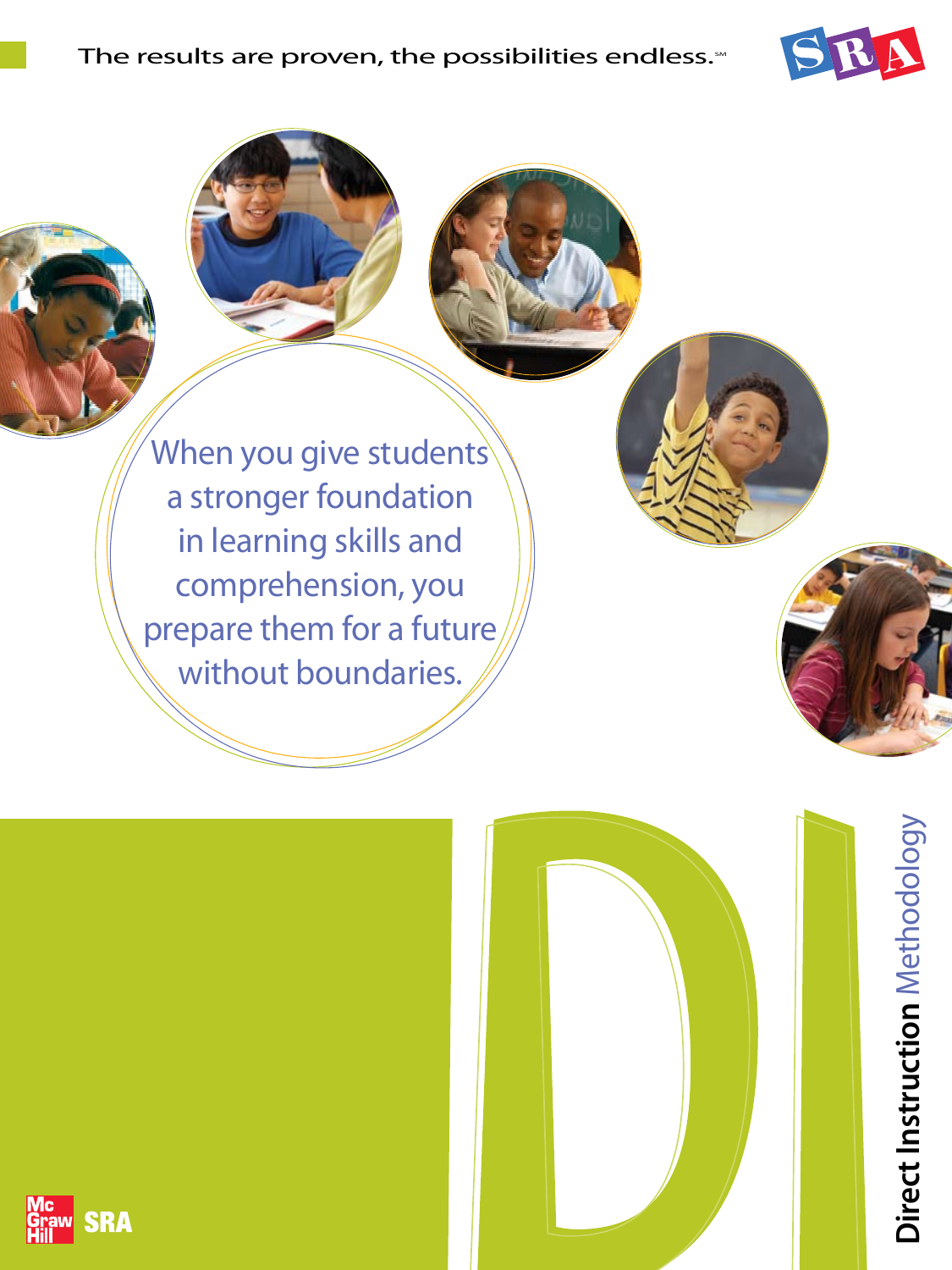#### What Is Direct Instruction?

**Direct Instruction** is an explicit, intensive instructional method that allows students of all abilities to become confident, capable learners. For nearly 50 years, **Direct Instruction** has empowered teachers to deliver consistently high levels of student achievement.

SRA/McGraw-Hill's **Direct Instruction** programs use common instructional planning and consistent classroom routines to boost student skill mastery in reading, spelling, language arts, and mathematics. The programs provide concrete, clear curricula that have been highly successful in a wide variety of instructional settings nationwide.

The system's highly interactive, research-proven methods help students from diverse backgrounds acquire the skills needed for academic success.

**Direct Instruction** goes far beyond memorization to:

- Emphasize priority concepts critical for student success
- Move from basic skills to integrated, sophisticated skills
- Develop learning strategies and their application in new situations
- Help you make a measurable difference in classroom achievement
- Create successful, confident learners!



"Your mission is to accelerate those kids as much as possible. I have high expectations because I know it's possible, it's achievable. When you work with low-performing kids, you turn them around. You make a big difference in their life. And you help them realize their potential."

> —Siegfried"Zig" Engelmann Senior Author Direct Instruction Programs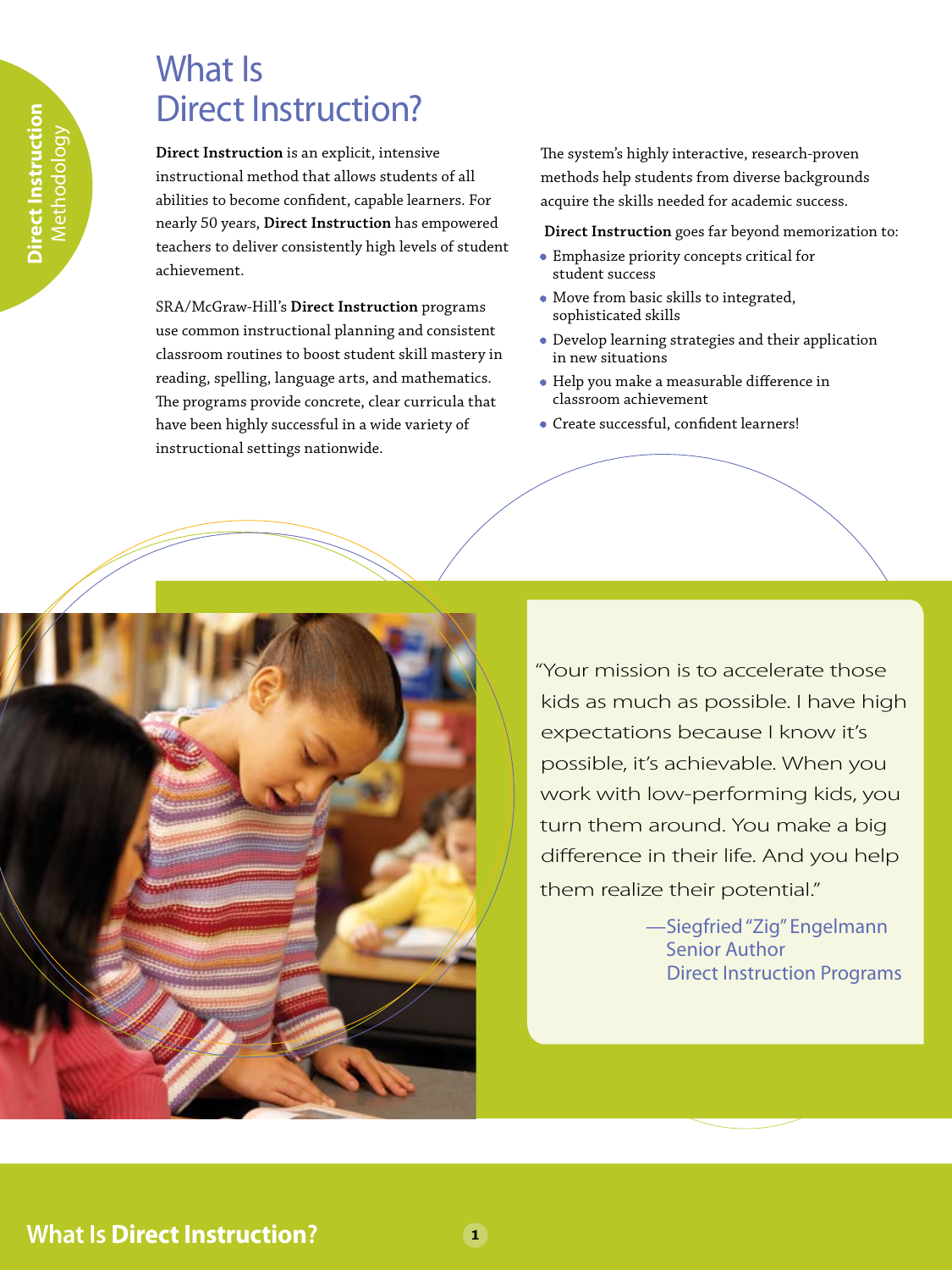

# Academic Achievement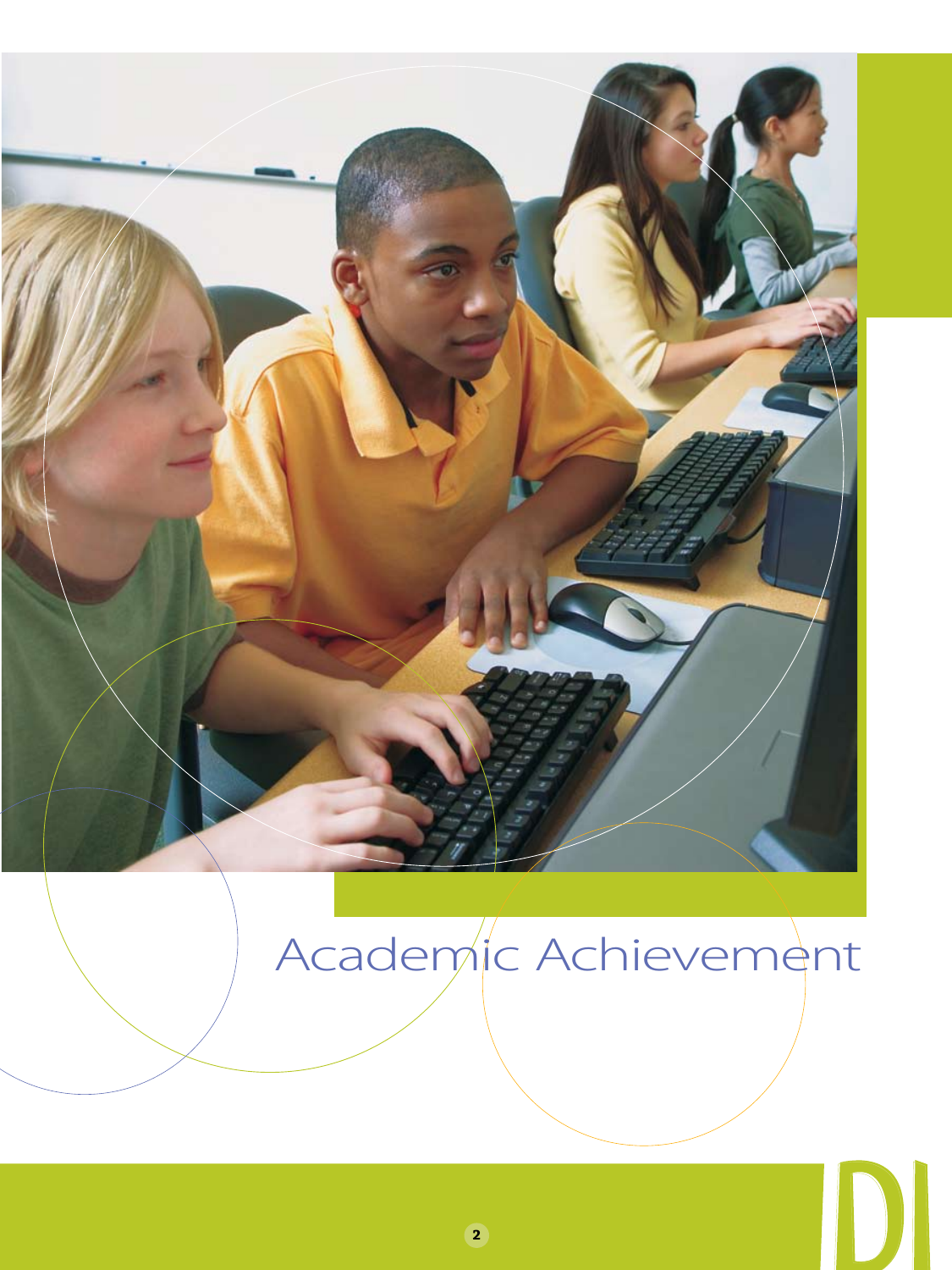### The Direct Instruction Philosophy

**Direct Instruction** is based on two basic principles:

- All students can learn when taught correctly, regardless of past history and background.
- All teachers can be successful, given effective teaching materials and presentation techniques.

Many studies have proven that when **Direct Instruction** is implemented correctly, these principles can be realized in any classroom.

The **Direct Instruction** philosophy holds that the most important factor in students' performance is the quality of instruction they receive. **Direct Instruction** has made a positive, measurable difference in student achievement in thousands of classrooms.



"Teaching children to read is an exact science. It is not a mystery. We know if we follow certain steps, all children can learn. And with Direct Instruction, we have been able to bring our scores from the middle range of the fiftieth percentile to where our children now are scoring at the ninetieth percentile. All of our children are performing at very high levels and we're very proud of that."

> —Maureen Berg, Principal Louisa May Alcott Elementary School Cleveland, OH

# Quality of Instruction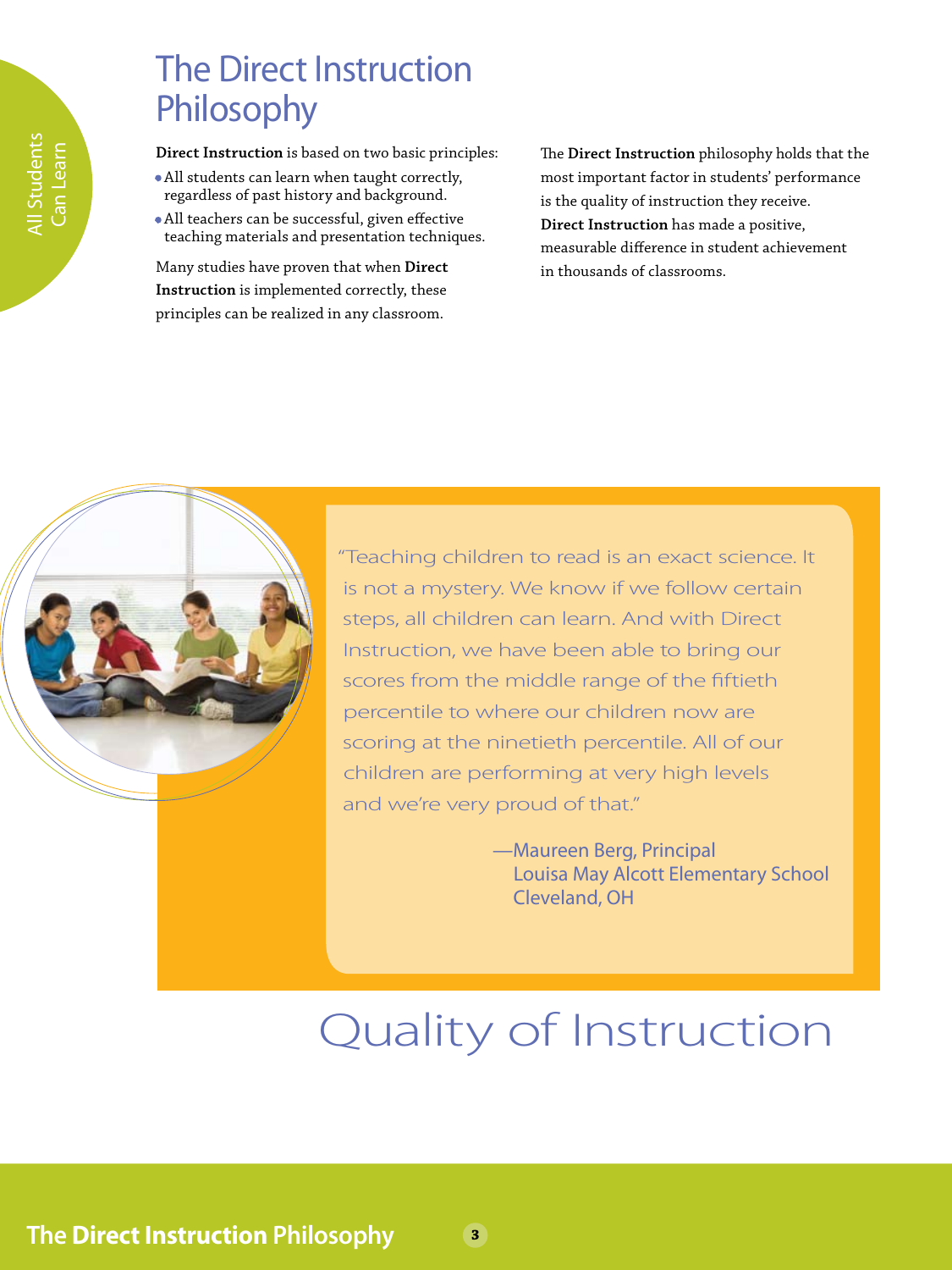### The Three Keys to Direct Instruction

**Direct Instruction** sets itself apart from other teaching methods with its unique approach. Its design, delivery, and documentation make **Direct Instruction** work for all students and classrooms.

#### **Design**

Every **Direct Instruction** program applies purposeful instructional planning to give students extensive support as they practice and apply newly learned concepts and skills.

**Direct Instruction** programs:

- **Break concepts into manageable steps**  to help students possess appropriate pre-skills and prior knowledge
- **Use clear, concise language** so students grasp concepts the first time they are presented
- **Model skills and steps** needed to complete tasks and ensure understanding
- **Give guided practice** to support student learning
- **Provide multiple examples** in a carefully planned sequence to build independence
- **Integrate previously learned knowledge** and skills for continual progress
- **Incorporate continuous assessment** to monitor student learning

#### **Delivery**

Presentation has a lot to do with how effectively students learn. In **Direct Instruction** programs, teachers:

- **Give placement tests** so students begin at an appropriate level
- **Follow scripted lessons** to ensure consistency
- **Use quick pacing and group responses** to keep all students engaged
- **Implement planned correction procedures** to prevent errors from becoming learned habits
- **Provide positive reinforcement** to motivate students

These presentation techniques allow lessons to flow smoothly, and for you to be immediately responsive to students' needs.

#### **Documentation**

After more than 50 independent research studies, the results speak for themselves. To view the wealth of research studies and articles on the effectiveness of **Direct Instruction**, visit **SRAonline.com/di\_home\_research.html**.

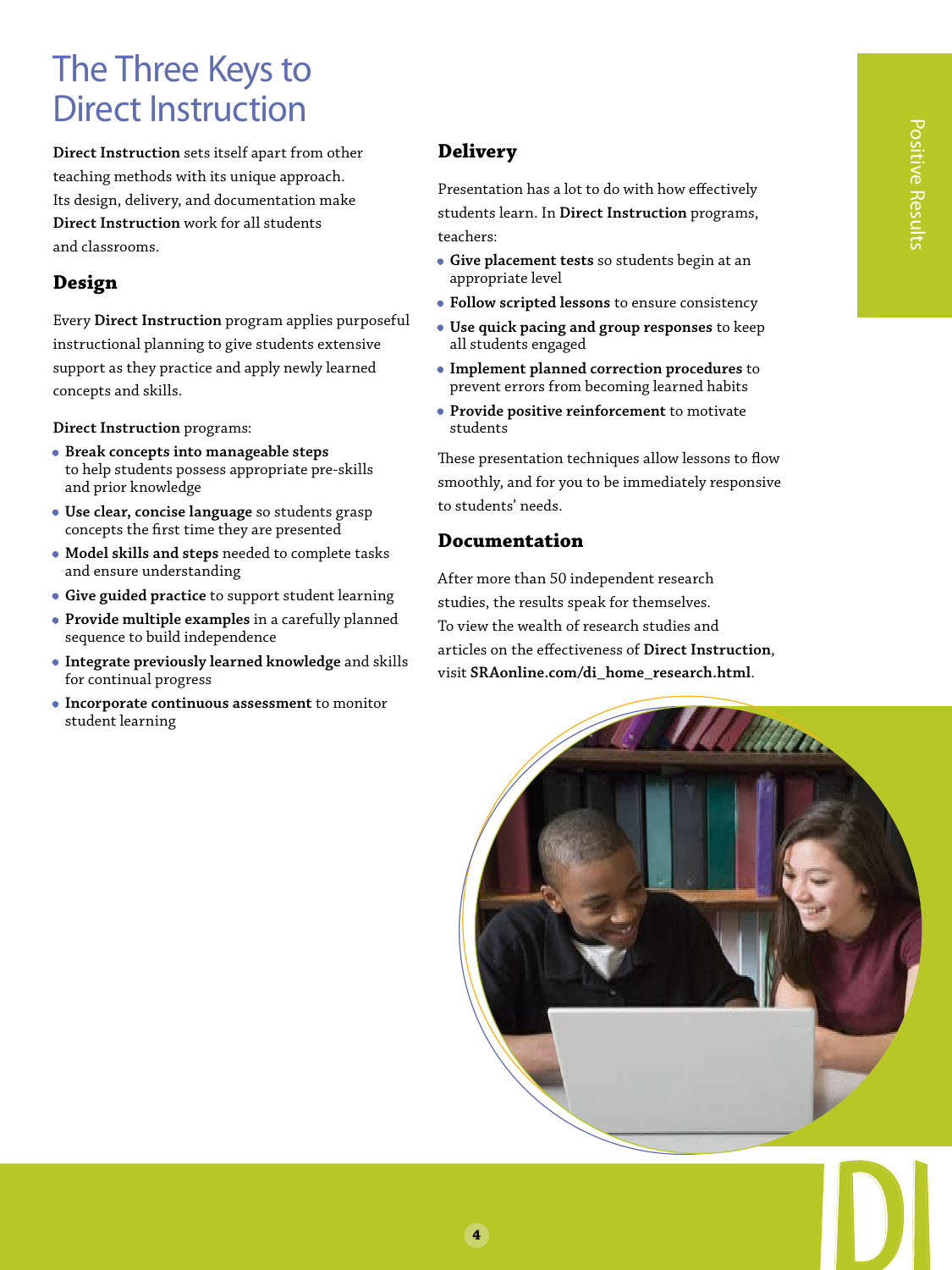### **The Tools for Success**

To design a **Direct Instruction** program, the authors:

- First **identify the skills and concepts** students must learn to advance academically.
- Next, determine **the best way to teach** them so students can construct generalizations (or "big ideas").

Academic Advancement

dvancemen **cademic** 

• Finally, develop **broad-based strategies** to introduce to students, to ensure they learn content efficiently.

The strategies found in **Direct Instruction** programs:

- Allow all students to have access to the thought process, and make errors easy to correct.
- Keep students from getting the answers right for the wrong reasons; strategies have only one interpretation.
- Apply to a wide range of examples; requiring less time to teach.

**Direct Instruction** helps students concentrate on critical content and make connections among skills they are learning. In short, **Direct Instruction** helps your students learn how to learn.

### How Students Learn the Skills They Need

Research shows that students retain new concepts better when they are learned correctly the first time, instead of having to relearn information later.

SRA's **Direct Instruction** programs are divided into small skills students can master easily, and any prerequisite skills are built right in.

**Direct Instruction** facilitates learning in a logical sequence:

- Pre-skills are taught before strategies.
- Examples consistent with a strategy are taught before exceptions to the strategy.
- Strategies or examples likely to be confused are introduced separately.



"The program is designed in a way that no matter what, you can be successful. You have all the tools. All the keys are there."

> —Lori Lamprey, Grade 5 Teacher Washington Elementary School

**The Tools for Success**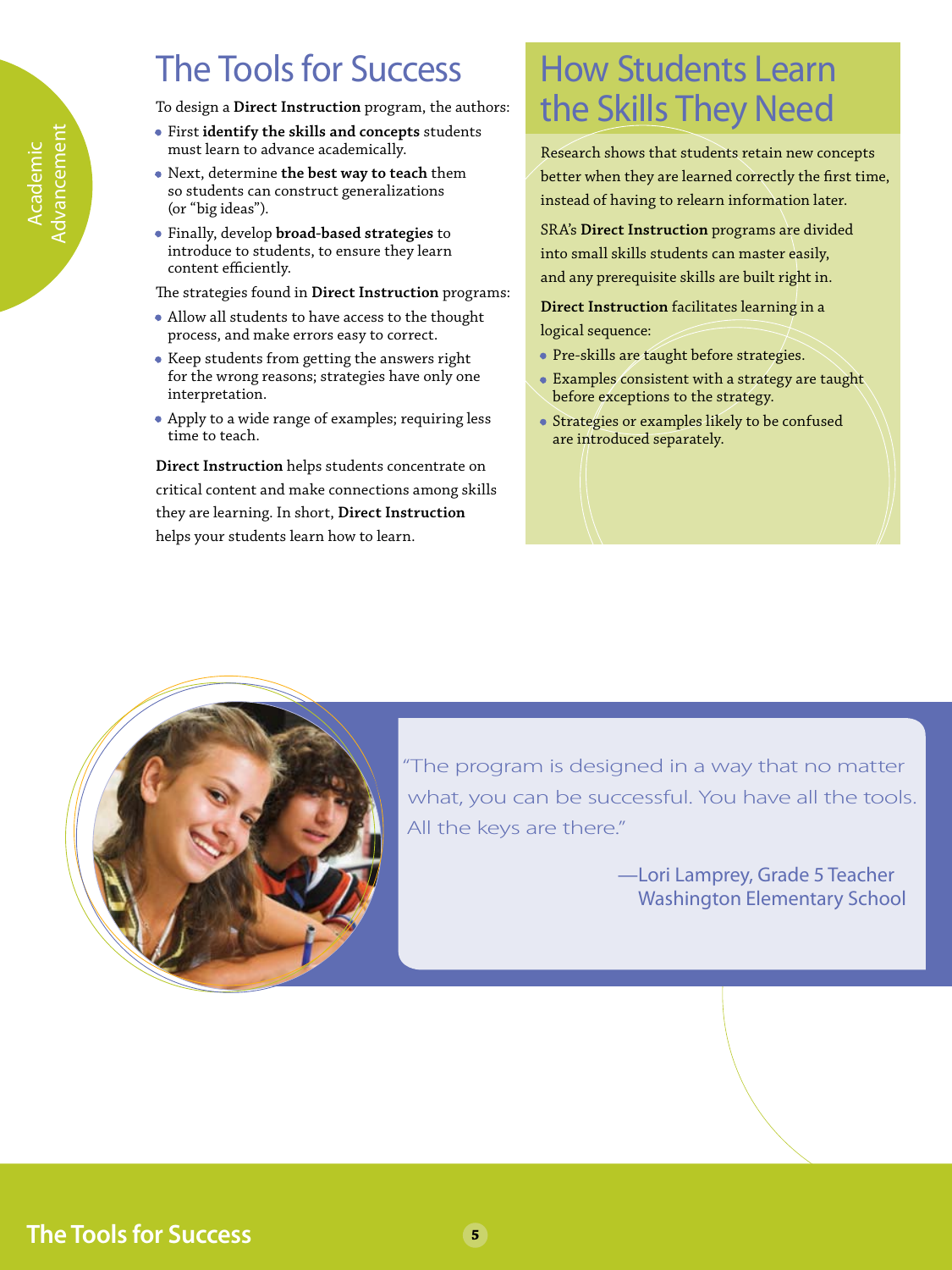#### Early Support Leads to Later Success

**Direct Instruction** programs provide students with models and guided practice. The models are simplified forms that allow students to understand basic concepts. Once mastered, students can build on those models to develop more complex ideas.

When introducing a new concept:

- 1. **Teachers model** the same type of problems the students will be solving.
- 2. **The students apply** the same steps to a different but similar problem.
- 3. **The students use the concept** in varying contexts and with other skills.

These steps help students learn when to use specific strategies and provide them with guided practice until they can perform these skills independently.

**Direct Instruction** programs are designed to become more complex gradually. Each lesson presents a mixture of new and review material. In a typical lesson, only about 15% of the information is new. The rest is either review of content introduced in the preceding lessons or slight expansions that build on what was taught earlier.

The expectation is that:

- Students begin each new activity ready to achieve at least 80% accuracy on their first try.
- Students will work with 100% accuracy after error corrections and scaffolding have occurred.
- Students will be successful every day on every activity!

**Direct Instruction** allows students to work within their range of competence. The ability to apply newly learned skills is very rewarding and instills the desire within students to learn and achieve.



# The Skills They Need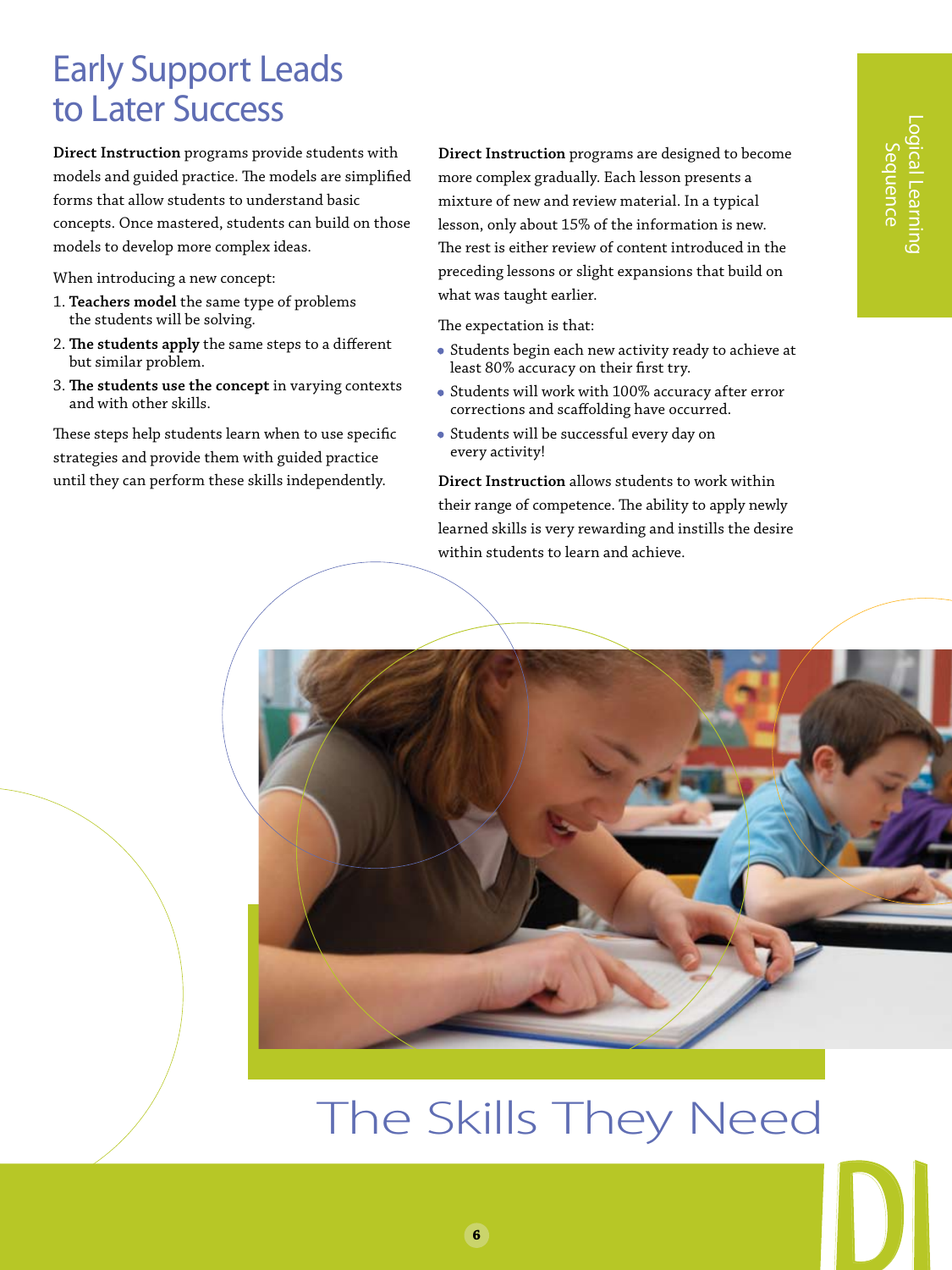### Blueprint for Success

Using **Direct Instruction**, you implement explicit instructional routines to introduce new skills and strategies. In the following example, from *Reading Mastery*, the explanation and guidance you provide makes the steps students use to write a simile concrete and easy-to-understand.

As students advance through **Direct Instruction** programs, the amount of guidance and support you provide is gradually reduced. Carefully scaffolded examples help students use what they know to determine the correct answer without depending on you. Finally, students independently use the concept in an ever-widening range of applications and in conjunction with other skills.

### Track Sequencing for Optimal Learning

**Direct Instruction** programs use parallel tracks to present skills that may extend across many lessons. With track sequencing, similar concepts are:

- **Introduced gradually**
- **Applied systematically**
- **Practiced continually**
- **Integrated easily**

Students master several skills at the same time. New skills are introduced alongside skills learned earlier. Students review what they know and integrate it with new information.

As your students move through a **Direct Instruction** program, you will see them:

- Combine individual pieces of information and link new skills to previously learned strategies
- Make the right connections between the facts and skills they are learning
- Realize that they are capable learners who are mastering the material
- Become increasingly self-reliant, confident learners
- Say the simile about her eyes. (Response: *Her eyes were like a cloudless sky.*)
- What color is a cloudless sky? (Response: *Blue.*)
- What color are her eyes? (Response: *Blue.*)

Write a simile for this accurate statement: *The man ran fast.*

- 1. First name something that is fast.
- Name something that is fast. (Ideas: *Wind; rocket; deer.*)
- 2. Now make up a simile that tells how the man ran. Use the word *like* in your simile.
- What's your answer? (Ideas: *The man ran like the wind; the man ran like a rocket; the man ran like a deer.*)
- You'll write the answers later.

Example of an exercise on writing instructions in *Reading Mastery Signature Edition*.

oncept Mastery Concept Mastery Skill and

#### EXERCISE 4

#### Similes

- 1. Everybody, turn to part D at the end of today's story. ✔
- (Call on individual students to read several sentences each.)
- (At the end of each section, present the questions for that section.)

Write the answer to items 1–4.

Here's how to write a simile. First make an accurate statement, such as *Her eyes were blue.* Then name something that could be as blue as her eyes.

• Name something that could be as blue as her eyes. (Ideas: *A cloudless sky; the ocean; a lake; robins' eggs; irises.*)

Here's a simile that tells what her eyes were like: *Her eyes were like a cloudless sky.*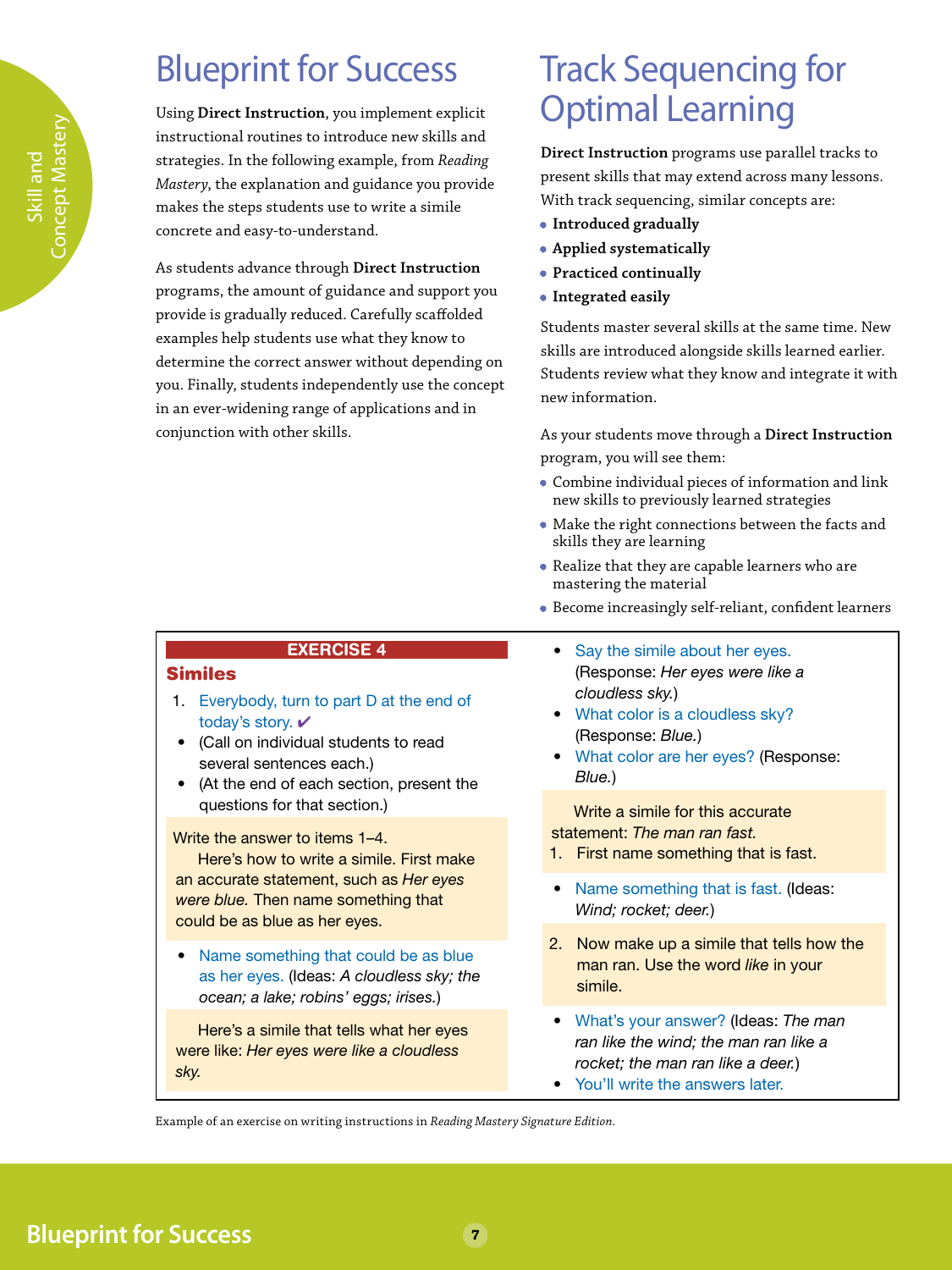#### Self-Assured elf-Assurec Learners Learners

### Teaching to Mastery

One hallmark of **Direct Instruction** is its emphasis on teaching to mastery. Teaching to mastery ensures that students have a solid understanding of each of the concepts presented before moving forward.

**Direct Instruction** lessons are filled with opportunities for students to respond and demonstrate what they learn, including:

- Group responses and individual turns
- Independent work assignments
- Cumulative review activities

You use planned procedures to correct all errors as soon as they occur. You back up and restart the activity to allow students to practice the correct response again. And, you continue teaching until every student is able to perform the task independently without making any mistakes.

Continuous progress monitoring is provided through Mastery Tests that are administered regularly. The data provided through curriculum-based assessment helps you:

- Identify the need for additional instruction
- Provide differentiated instruction to address strengths and weaknesses
- Assess progress toward grade level goals
- Improve overall student achievement

Mastery communicates the idea that what is learned each day is important because it will be needed in later lessons. When you teach to mastery, students develop efficient learning strategies that help them acquire new information faster. You're also building the confidence needed to tackle increasingly challenging topics.



"Every child is capable of learning if we identify what they don't know, place them appropriately, and then take them a step at a time so that they're able to achieve mastery."

> —Siegfried"Zig" Engelmann Senior Author Direct Instruction Programs

## Teaching to Mastery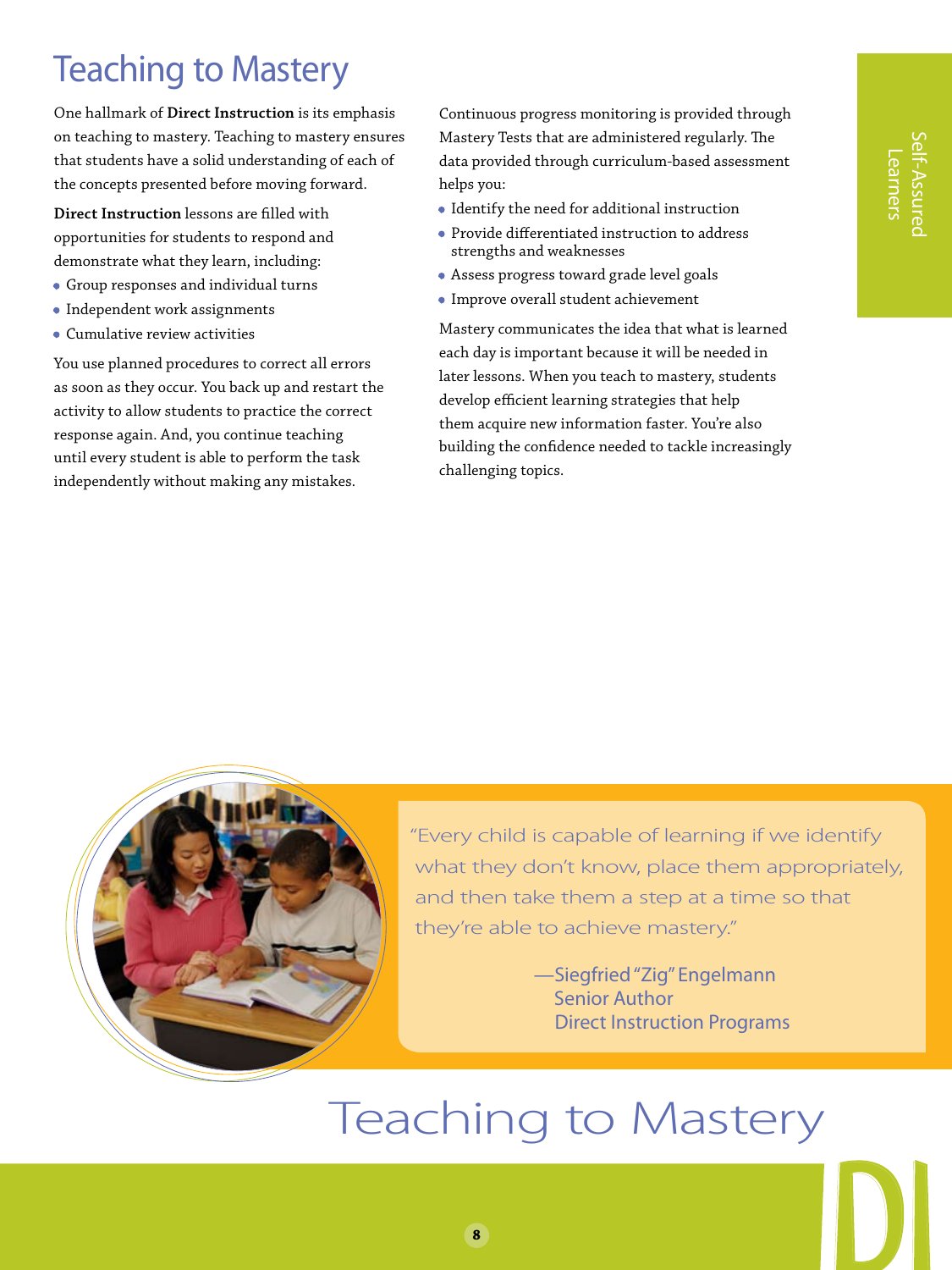### Scripted Lessons Ensure Consistent Results

**Direct Instruction** incorporates an array of teaching techniques designed to produce results. Lessons are prescriptive and highly detailed. Each lesson has been extensively field-tested for maximum clarity and effectiveness.

With the carefully scripted lessons used in **Direct Instruction** programs:

- Activities are timed so that a range of skills are mastered
- Instructional language is consistent and easy to understand
- You are able to communicate clearly and concisely
- Your students are able to concentrate on learning



### Group Responses Engage All Students

All **Direct Instruction** programs have a high level of interaction between teachers and students. You constantly give directions, offer think time, elicit student responses, provide praise for correct responses, and provide corrective feedback for errors.

#### **Signals**

In **Direct Instruction**, the basic routine for each activity includes unison responses followed by individual practice. Visual and auditory **signals** are used to initiate whole-group responses. Using signals is an effective technique to get students to initiate their own response, and helps you control pacing and provide appropriate think time before students answer.

Unison oral responding:

- Makes all students active participants in the learning process
- Provides maximum practice as skills are taught
- Gives students sufficient repetition in a short period of instruction
- Promotes fluency and automaticity in all aspects of skill learning

#### **Pacing**

In **Direct Instruction** programs, you maintain a fast pace throughout each lesson and transition seamlessly from activity to activity. Briskly paced lessons keep students focused and involved. Students pay close attention to the material being presented and off-task behavior is minimized. Students receive more practice time and have an increased opportunity for achieving success.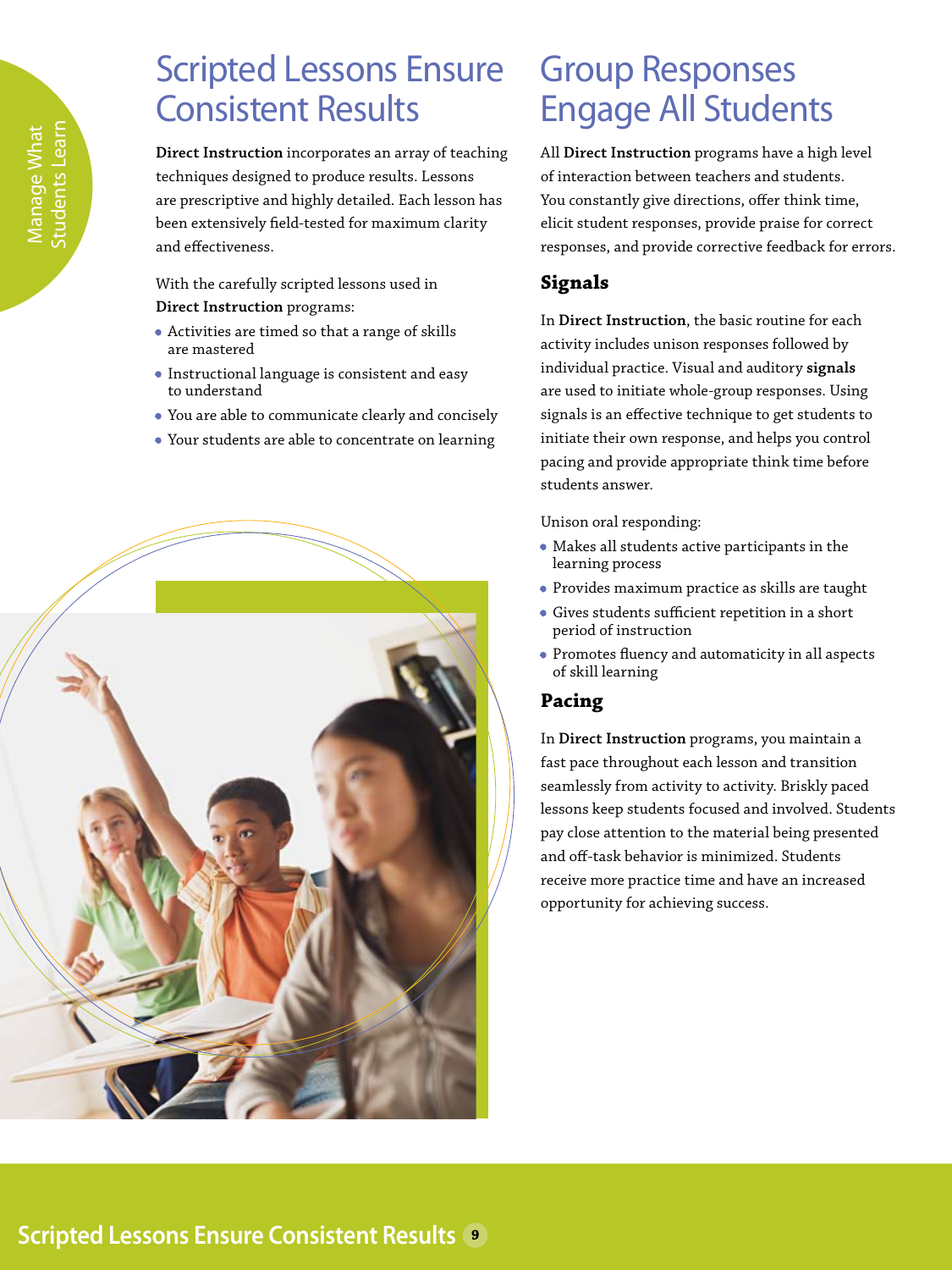#### Error Correction Leads to Superior Outcomes

In **Direct Instruction**, all errors are corrected as soon as they occur. You make immediate judgments about why errors occur and focus on those aspects when providing corrective feedback.

As soon as a mistake happens, you:

- Model the correct response
- Lead *all* students in the correct response using words specified in the script
- Return to the beginning of the task to put the response into context

Error corrections are taught to the entire group. All students repeat the steps required to arrive at the correct answer. This helps keep your students focused and engaged, and ensures long-term effectiveness of the correction.

#### **Positive Reinforcement**

You are the leading influence in shaping your students' attitudes about learning. **Direct Instruction** teachers present achievable goals and provide immediate, positive feedback as students demonstrate mastery. Praise is specific and relevant to the task at hand, offering useful information to the student. Students know what they did correctly so they can apply that information to the next task to achieve success again.



"Walk into a classroom that *doesn't* have Direct Instruction and take a look at the engagement of the students. You'll see two or three sitting in front, paying attention to the teacher. In a Direct Instruction lesson, the teacher makes a point to give turns to the children who need the turns, so you'll see everyone on task. Direct Instruction has really changed my mind about teaching. Once I taught it and felt that engagement and saw that excitement in the eyes of students who'd been turned off for so many years, it was really a no-brainer: *This* is how I'm going to teach reading from now on!" **Example 2**<br> **Example 2**<br> **Example 2**<br> **Example 2**<br> **Example 2**<br> **Example 2**<br> **Example 2**<br> **Example 2**<br> **Example 2**<br> **Example 2**<br> **Example 2**<br> **Example 2**<br> **Example 2**<br> **Example 2**<br> **Example 2**<br> **Example 2**<br> **Example 2**<br>

—Bernadette Halloran, Literacy Specialist Milwaukee Public Schools Milwaukee, WI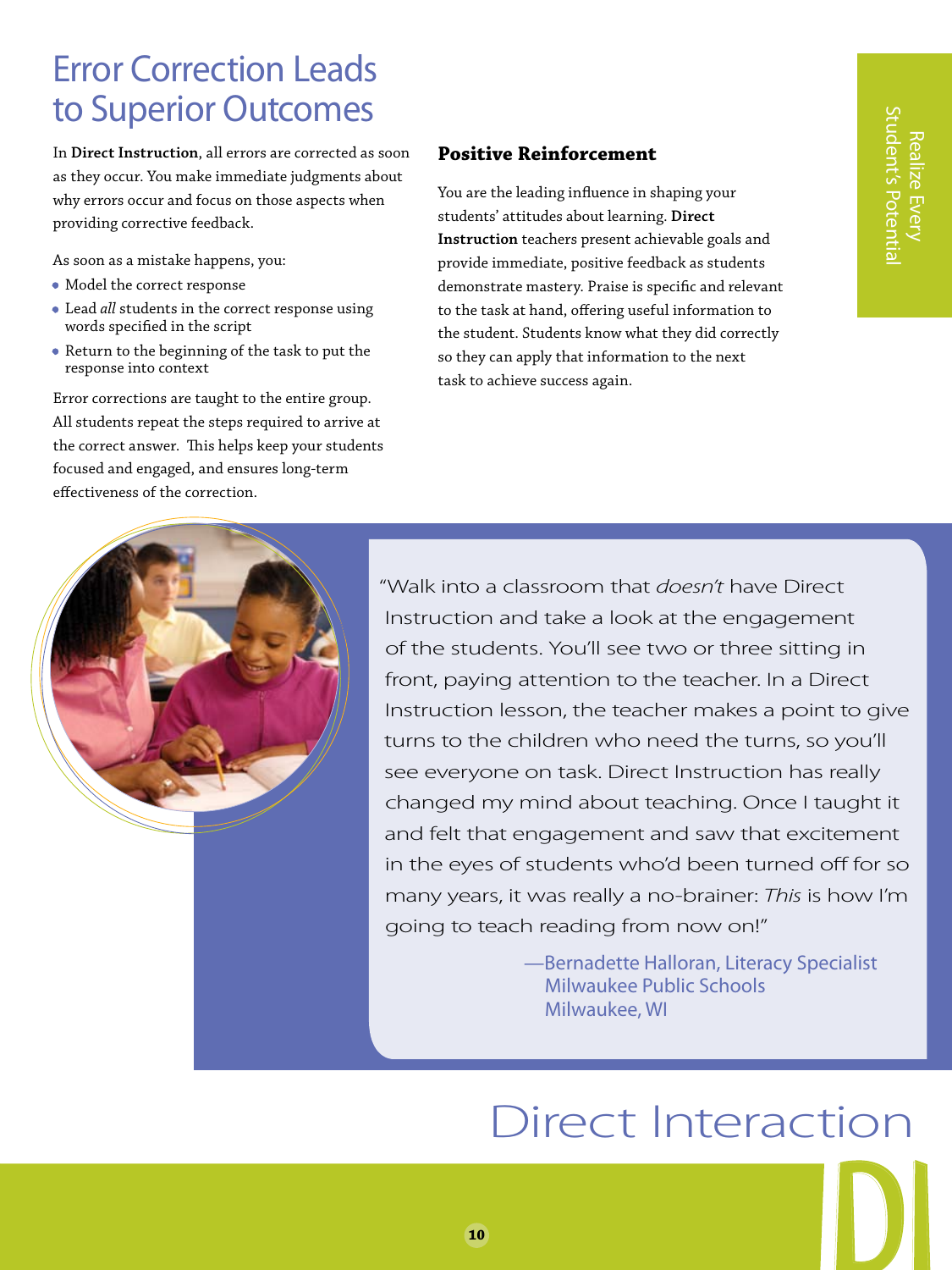### Accurate Placement for Accurate Results

**Direct Instruction** helps you build confident learners from the start, with Placement Tests that organize student groups according to skill level, not grade level.

This way, your students:

- Possess all the prerequisite skills for a particular level
- Will have to learn most of the skills to be taught at that specific level

#### Ensure Students Are at the Appropriate Level

**Direct Instruction** gives you a variety of ways to assess student progress and regroup students based on their understanding of concepts.

These include:

- **Informal Assessment** performed through daily activities
- **Independent Work Activities** of increasing complexity that shape your student's ability to work alone
- **Rate and Accuracy Checks** measure reading accuracy and fluency, and reveal hidden mistakes made during group activities



"It's so exciting for us to see that finally our son can be successful – since he has struggled so long with reading. Direct Instruction works!"

> —Linda Lupien, Parent Carroll Middle School Student Wake County Public Schools Raleigh, NC

#### **Direct Instruction** Transforms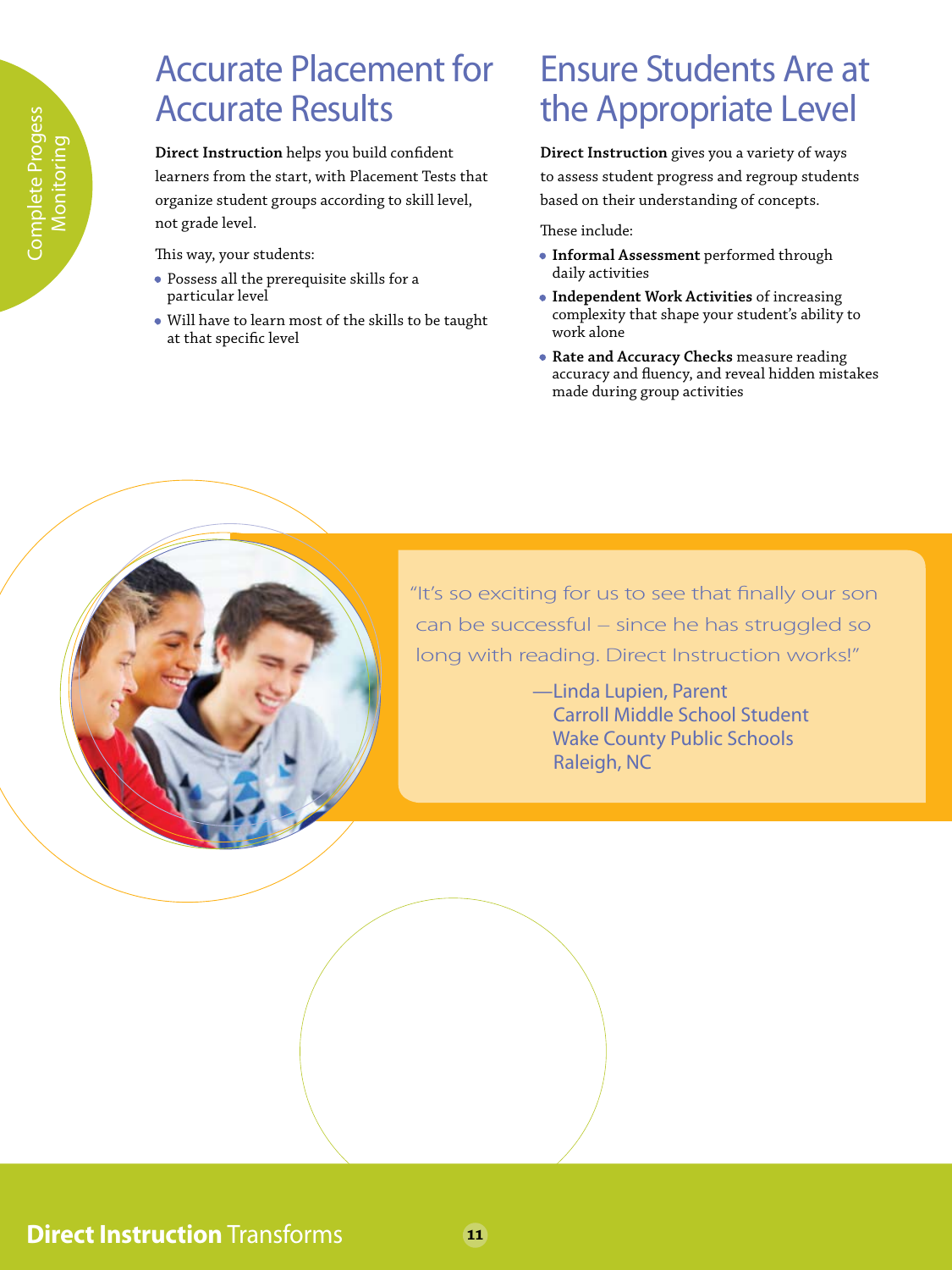#### Direct Instruction **Transforms**

**Direct Instruction** provides the framework for success. Its structure allows clear communication during lessons, adequate time for on-task work, and on-the-spot feedback on student comprehension. It also incorporates a structure for addressing problems early, and methods for progress monitoring.

With **Direct Instruction's** research-based curricula and classroom proven methods, students of all abilities receive the structure they need to succeed. **Direct Instruction** curricula give you the power to make the difference in your students' lives, and gives students the tools for a brighter future.



"A couple of my kids, who were classified as mentally handicapped when they came to me, made such tremendous growth with Direct Instruction, that I said there's no way this child is as limited as this IQ suggests. They were actually reevaluated and dismissed from the mentally handicapped programs, which means that they have a typical IQ. The implications for that are huge, because it opens a whole new door of possibilities to children who, through the proper intervention, can succeed."

> —Jennifer Michaels Varying Exceptionalities Teacher Bonneville Elementary Orlando, FL

# Build Confident Learners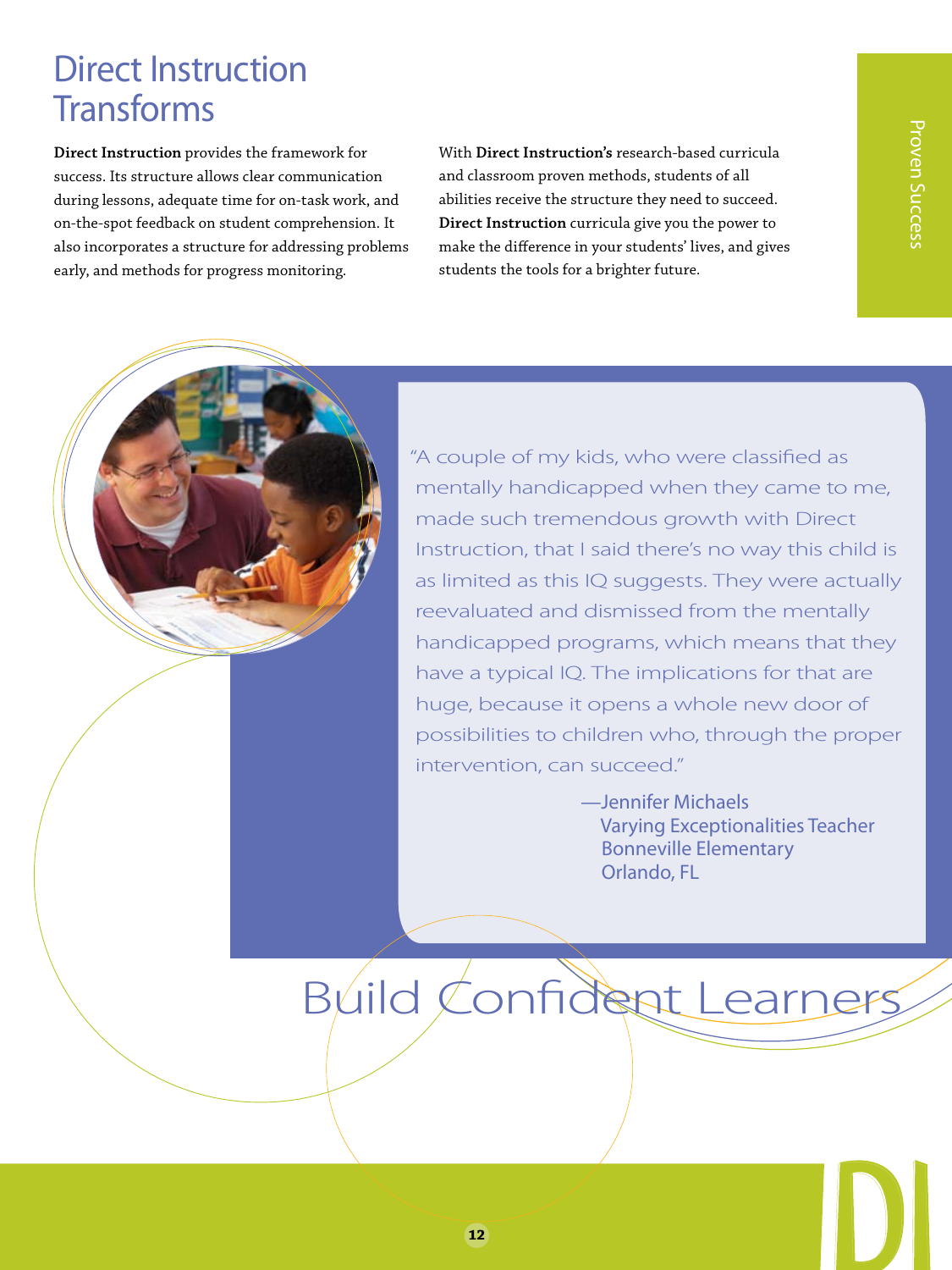

### What Does Implementation Look Like?

- Conduct placement testing
- Group students according to test results
- Acquire and distribute materials
- Provide appropriate teacher training
- Support teachers with coaching
- Monitor student progress

We hope you've seen that there are significant differences in **Direct Instruction** programs.

Give us the chance to show you these programs firsthand. Call your SRA sales representative or **1-888-SRA-4543** for more information, complimentary product samples for review, or a full presentation.

Visit **SRAonline.com** for more details on the research base validating **Direct Instruction's** effectiveness.